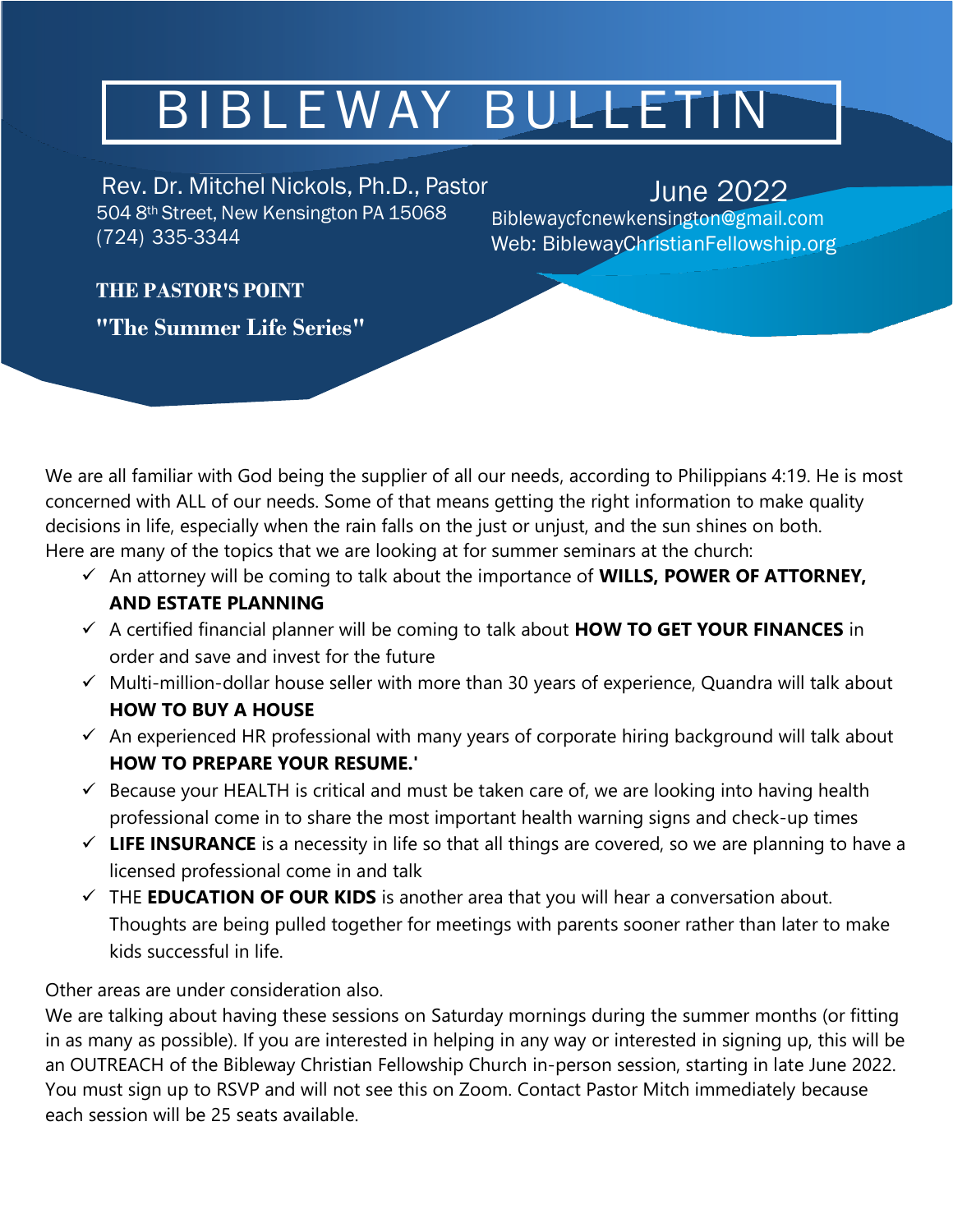#### **CAN WE HIDE FROM GOD?**

#### By Pastor Q

Undoubtedly, the answer to the above question is absolutely not. As the saying goes, we can run from God but can't hide. Proverbs 15:3 says that the eyes of the Lord are in every place beholding the good and the evil. The Holy Spirit and the angels of God are always present, especially with those who belong to Him. Psalm 139:7-10 says, "wither shall I go from Your Spirit? Or where shall I flee from Your presence? If I ascend into heaven, You are there; if I make my bed in hell, behold, You (your judgments) are there. If I take the wings of the morning, and dwell in the uttermost parts of the sea, even there shall Thy hand lead me, and Your right hand shall hold me." After considering some of the things we think, say, and do, it's a terrifying thought that God is ever-present. Perhaps our wanting to hide from Him like Adam and Eve did, is partially due to the fact that we may think we have sinned or displeased God in some way. But whatever the reason that we want to hide, it still seems that in His presence is the best place to be. So, why would we want to flee from His presence when the Scriptures tell us that in His presence is the fullness of joy and at His right hand are pleasures forevermore. Knowing that God sees us should bring fear and reverence and should also bring peace and comfort as well. The comfort is in knowing that the Good Shepherd watches over us, protects, provides for us, and leads us as His sheep. Even when trying to hide, it's a blessing to know our Lord and Savior, Jesus, is and always will be with us, even unto the end of the world (Matthew 28:20). And that's a promise!

#### **A Prayer for Fathers**

Dear Lord, Bless every father and every grandfather with the best of your spiritual blessings today. Let him know he is not alone in the tasks you have given him to provide for and support those under his care. Show him how much you delight in his work and affirm the value of whatever You have given him to do—both as a father or grandfather and as a child of Yours. Confirm his worth daily, so he has no reason to doubt whether he is loved in the eyes of his Heavenly Father.

Create in him a deep sense of trust in You and let him know that every unselfish act of love and encouragement he has offered has been a gift that You receive gladly.

When challenging times push him beyond his limits, assure him that You can take Him further into the realm of possible impossibility. Reward him for his faithfulness past, present, and future, ensuring him that true success and satisfaction don't lie in his accomplishments or accolades. Still, the steadfast, Christ-like character You are forming in him.

Demonstrate to him Your amazing grace and forgiveness as he seeks to love and know you with all his heart, soul, and mind. Help him see his children or grandchildren through Your eyes, realizing that in Your hands is the safest place they can ever be.

Teach him how to meet the needs of his child's life that are within his ability to do so but help Him to trust You for the rest.

Complete any healing of past hurts or regrets that may interfere with parenting or grandparenting his children. Strengthen in him a sense of joy, humility, and playfulness that draw his family close.

Today, on special days, and for all the days of his life, fill him with the best of Your blessings so that one day he will stand before you and hear Your ultimate words of praise, "Well done, my son, well done!" In Jesus' Name, Amen.

(Excerpts from a prayer *written by Rebecca Barlow Jordan)*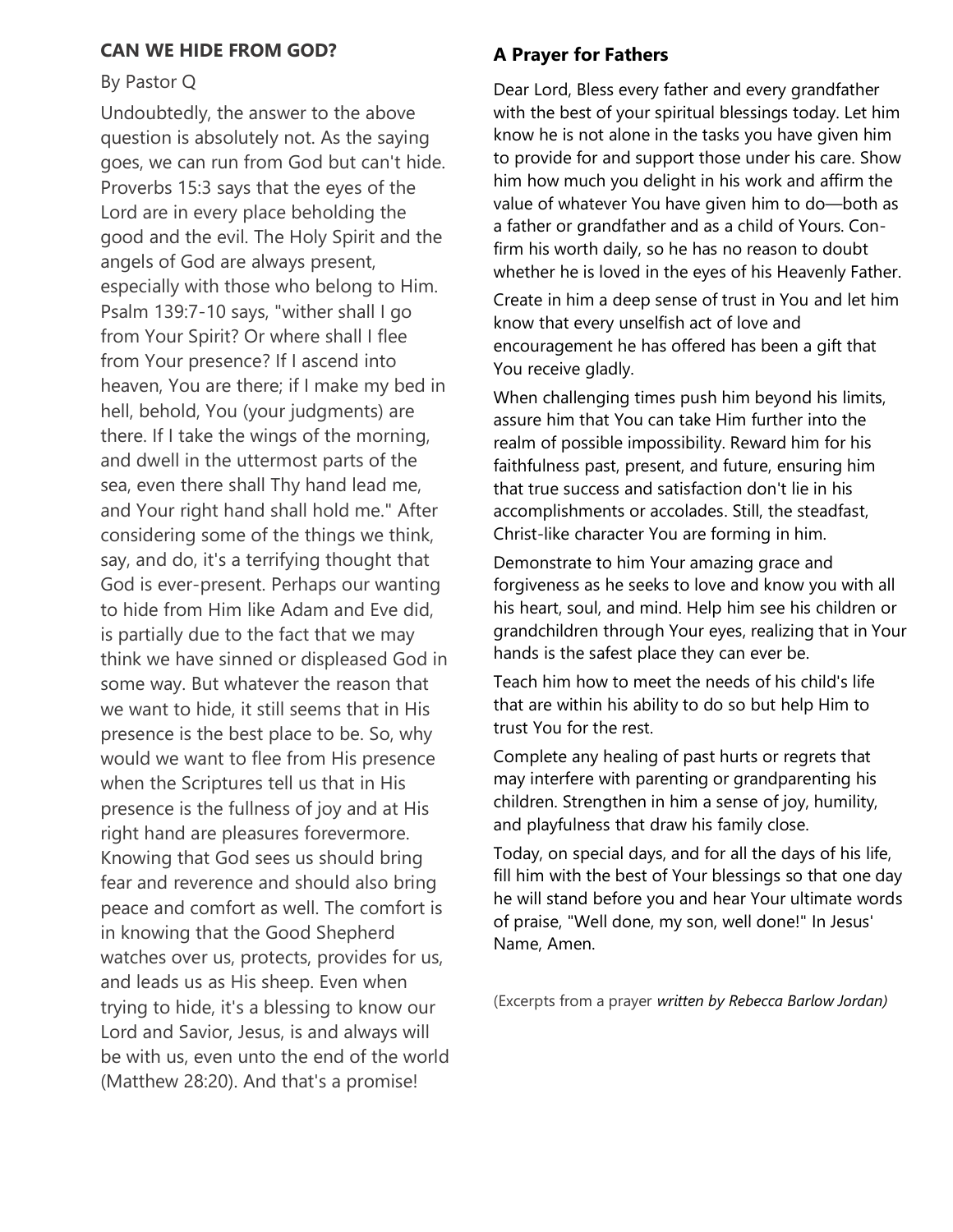## Around the Church



**Bible Study**. On Wednesdays, Bible study time has changed to 7:00pm. Please stay tuned each week for the announcements. The pastor may schedule Bible Study in the building and on the air (Zoom). The Wednesday and Sunday Zoom link is the same as before.

**Words of Encouragement.** Tuesday's and Friday's 5-minute Word (6:30am) can be joined by calling the conference call number (1-917-900- 1022) and then entering the code (52538083#). There is a new word every time.

**How to Give.** Tithes and offerings can be emailed using ZELLE or PayPal at [mitch.nickols@gmail.com,](mailto:mitch.nickols@gmail.com) mailed to P. O. Box 390, Tarentum PA 15084, or dropped off at the church at 504 8<sup>th</sup> Street New Kensington PA 15068 during in-person service hours. If you put it in the mail slot to the left of the main entrance doors, call one of the pastors to let them know it's there.

**Become a Church Member.** Would you like to officially become a Bibleway Christian Fellowship Church member and have Pastor Mitch Nickols as your under-shepherd? Here's what you need to do:

- **1.** Give Pastor Q a call at the church and leave your name and number on the answering machine (724-335-3344).
- **2.** Take several membership classes. The class times are set to accommodate your schedule, whether via Zoom or in the building.

#### **Worship Service Schedule:**

| Sunday School (Bible Class) All Ages                  | 9:30am  |
|-------------------------------------------------------|---------|
| Sunday Worship Service (Zoom and live)                | 10:45am |
| Tues./Friday 5-Min. Word of Encouragement             | 6:30am  |
| <b>Tuesday Choir Practice</b>                         | 7:00pm  |
| Wednesday Bible Study (Zoom*)                         | 7:00pm  |
| Saturday's Prayer Hour (Conference No.*)              | 9:00am  |
| (Listen for Sunday announcements for calendar changes |         |
| .                                                     |         |

\*or to hear if Bible Study will also be in the building and Zoomed.)

#### **Outdoor Sunday Morning Service – June 12**

Our first outdoor Sunday morning worship (Zoom and aired live) will begin at 10:45am. BUT please be seated by 10:30am. We will provide seats, but you're welcome to bring your own. The streets will be blocked off, but you can park on the  $6<sup>th</sup>$  Street parking lot that faces the YMCA (enter 6<sup>th</sup> Street at the public library).

**HELP NEEDED!** Will you volunteer to come to the church at 9:00am to help set up the tents and chairs in the grassy area across the street from the church.

**Women's Fellowship** is on the last Sunday of the month at 5pm. Invite a friend and join us. All women are welcome. Each meeting has a time of praise and worship, prayer, a speaker who shares the Word of God, and then is followed by fellowship and light (sweet) refreshments.

**Father's Day, June 19.** Remember your heavenly Father and worship Him with us here at Bibleway Church.

**Audio Technician Needed.** Are you familiar with audio/recording equipment? Or do you know someone who is or is willing to be trained? The first requirement is that this person is a bornagain believer. It also would help if this person is technologically savvy, dependable, and willing to learn. Call Pastor Quandra (412-445-3166) for the job (volunteer) description details.